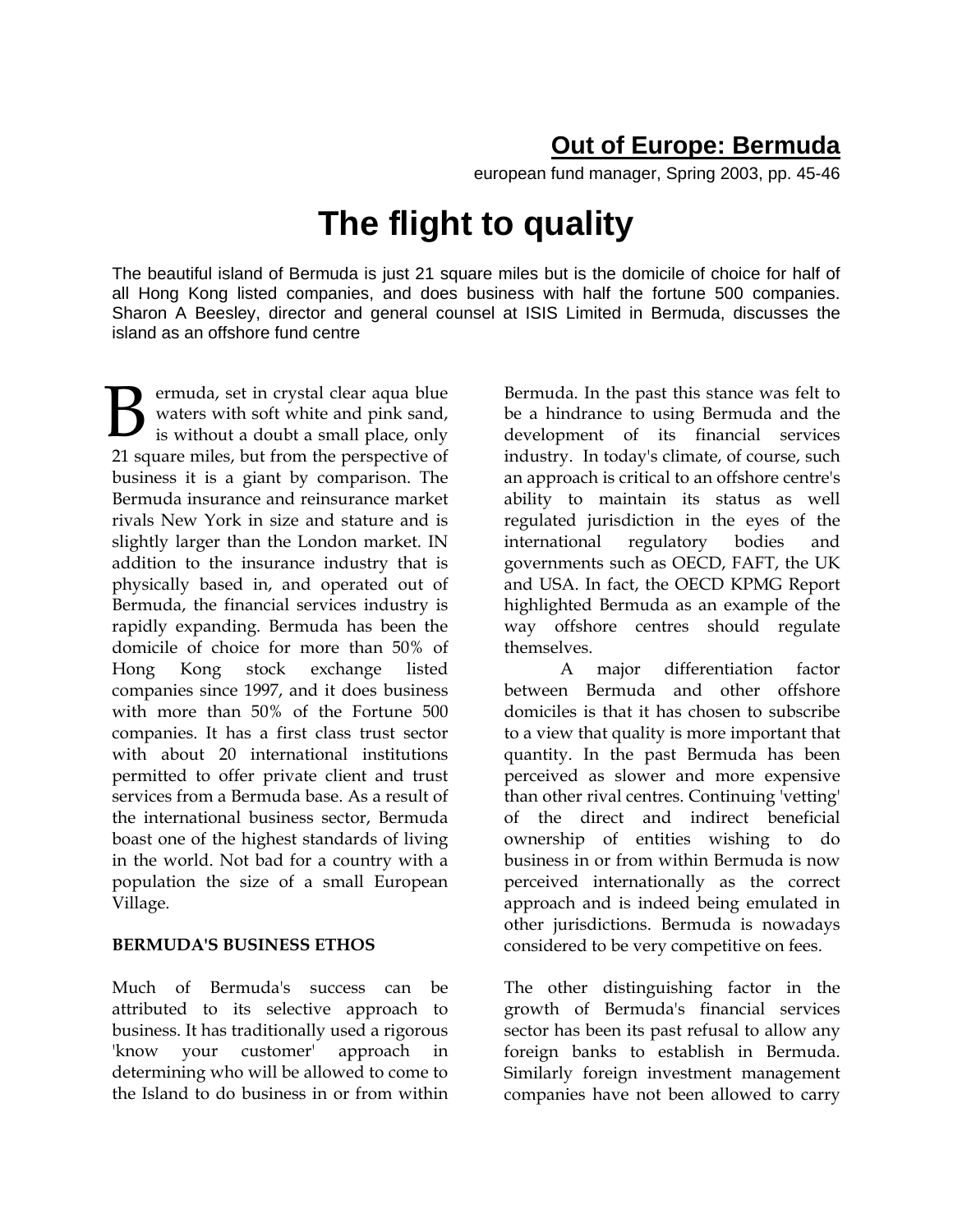on such business locally. This approach has allowed Bermuda to control capital inflows carefully and avoid the major moneylaundering or drug scandals that have plagued other offshore, and certain onshore, financial centres. Although there remains no offshore banking sector, the Bermuda government is giving signs of limited liberalisation of the rules, and has publicly stated that it is willing to open up bank licences to a handful of international players. At the same tine, three of the existing locally owned Bermuda banks have been allowed to seek foreign investors in excess of the former restriction on foreigners owing an equity stake of more than 40%. Similarly, some foreign investment management groups have been permitted to carry on business locally.

#### **THE REGULATORY ENVIRONMENT**

The Bermuda Monetary Authority (BMA) was created over 30 years ago to provide an accountable but separate relationship with the Bermuda government. It has gone on to develop a well-recognised standard of effective regulatory oversight of Bermuda's financial sector in step with international regulators requirements. The BMA is now the sole licensor and regulator of al financial institutions, including the insurance and reinsurance sector. The Ministry of Finance continues to be involved in the process in its review of the impact of developments on economic issues affecting the island. Historically, the Bermuda international business community has worked in partnership with the government to design regulations, which encourage innovation while seeking to preserve the highest standards of conduct.

Bermuda is home to the thriving and well-regulated Bermuda Stock Exchange (BSX). The BSX provides regulated securities trading on a technologically advanced and secure trading platform. In

2001, daily trading value exceeded \$436 billion and there are over 385 listed securities (including 270 funds). The BSX has been approved by the US SEC as a designated offshore exchange, is a full member of the World Federation of International Exchanged and an affiliate member of IOSCO (the International Organization of Securities Commissions). One of the advantages of listing on the BSX is that institutional investors in Europe, Asia and Latin America are able to invest in a 'listed security' on a recognised exchange.

Bermuda's insurance and reinsurance market began with the establishment of a niche market, namely captives formed to insure or reinsure the risks of the captive's parent and affiliates. This self0insruance concept was then expanded to 'rent-a-captives' where third party risks are groped together and managed with lower administration costs than traditional commercial insurers can provide. This product was followed by the development of 'speciality insurance markets', such as property catastrophe reinsurance, political risk insurance, and alternative risk transfer products. The latter product involves the use of insurance to help manage financial and business exposures of companies in the different areas of their business and results in the convergence of insurance, capital markets and banking techniques. One of the first leading insurers in the area of financial line products is the Bermuda-based Centre Solutions, a wholly owned subsidiary of the Zurich Group. Bermuda now sees many of its largest players working in this area, including XL Capital, Alliance, ACE, AXIS, Renaissance Re, Partner Re and others.

One of the most recent innovations in the Bermuda market place is the convergence of the insurance market and asset management. Examples of these convergent products over the past few years are the establishment of insurance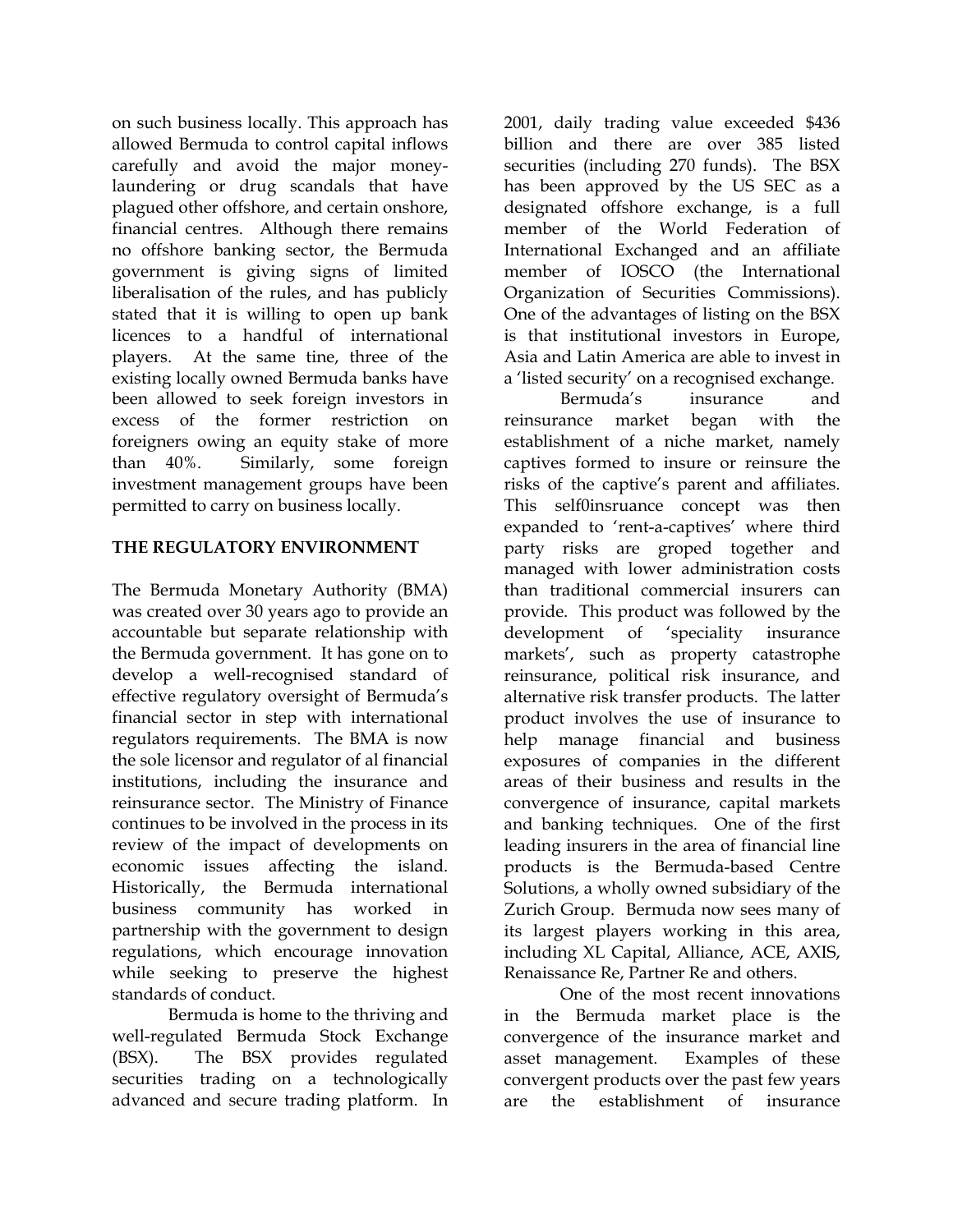companies with a hedge fund investment component and the use of insurance guarantees for investment funds.

As a result of the foregoing innovations, Bermuda is now home to over 1,600 insurance and reinsurance companies and has some \$132 billion in insurance assets controlled on the island. Many of these companies are NYSE listed and have their home base and full senior management team on the island. Bermuda is now one of the largest excess liability markets in the world and is the largest private political risk market. Many of the Bermuda reinsurers own large onshore insurance companies, such as NAC Re, Winterthur, CIGNA and many Lloyd's syndicates. As further testimony to Bermuda's pre-eminent position following the events of September 11, Bermuda has seen an influx of over \$10 billion in new reinsurance capital.

### **OFFSHORE FUND MARKET**

Bermuda is a leading centre for offshore funds, both as a domicile and as a base for fund administration services. Currently Bermuda regulates (as collective investment schemes) unit trust and open-ended investment companies, of which there are more than 1,300 schemes domiciled in Bermuda with approximately \$46 billion in assets. Bermuda is working on streamlining its existing funds regulation under a single comprehensive statute, which is expected to come into force in 2003. This new primary legislation will provide the BMA with an enhanced set or regulatory and intervention powers, in line with other regulatory statutes. Further developments will be:

- expansion of the definition of schemes to catch a wider range of pooled investment vehicles;
- exemptions for schemes which are private in nature; and

**peroperate 1** provision for the licensing of fund administrators.

 Under existing regulations, collective investment schemes may be classified under one of three classes. In the offshore context, the two classes are either institutional or standard schemes. As a result of recent changes, all collective investment schemes aimed at the sophisticated investor will be classified as institutional schemes. The test for institutional schemes is either a minimum investment of \$100,000 or compliance with a sophisticated investor test under Bermuda's investment business legislation. By contrast, standard schemes are aimed at retail investors and therefore have more regulation than is required for institutional schemes.

 The island's sound regulatory framework was recognised as long ago as 1986 when Bermuda was awarded Designated Territory status for mutual funds by the UK. Bermuda continues to remain competitive as a jurisdiction for offshore fund because it has the flexibility to react to market challenges without sacrificing quality and integrity. The BMA's practice of examining the track record, expertise and integrity of all service providers to a fund rather than its actual structure ensures that the island is able to adapt to new products such as fund of funds, master/feeder funds and principal guaranteed notes (the return of which is linked to the performance of an underlying pool of funds).

 Some recent developments increasing Bermuda's attractiveness as an offshore fund centre are:

- the ability of institutional schemes to use a non-Bermuda based custodian bank or prime broker;
- overseas funds can be administered from Bermuda without the need for any permit approval; and